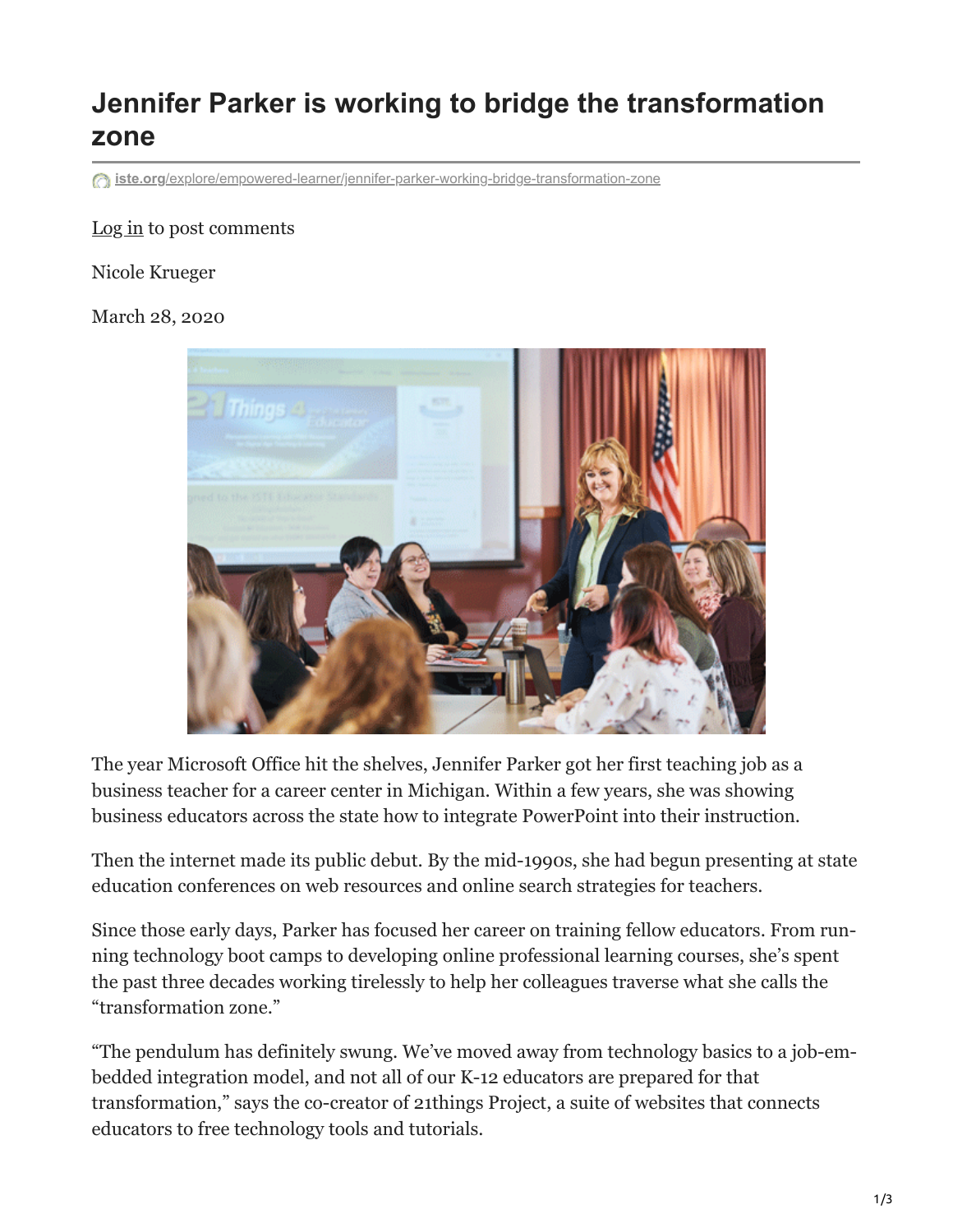"There are teachers in the trenches who are still struggling with knowledge of technology basics, and they're expected to adjust to this new role of job-embedded technology magic. It's the expectation nowadays that teachers be tech-savvy, that they log into student information systems, use data warehouses, use online formative assessments and administer online tests. But many in the trenches do not have those skills – not just veterans, but new teachers.

"We're trying to bridge that transformation zone."

It's an enormous task, especially when you consider that some teacher preparation programs require just a single edtech class. But Parker doesn't flinch from the challenge. Hired right out of her student teaching gig before she even graduated from college, she's worked in four different counties in Michigan as a district instructional technology and media specialist, a director of secondary media and technology and, currently, an interactive learning/school improvement and data consultant for Macomb Intermediate School District – all while earning two master's degrees and a Ph.D. in education.

She has also served on state advisory committees, coordinated professional learning for Michigan's education data portal and co-chaired the Michigan Digital Learning Conference. She's helped refresh both the ISTE Standards and the Michigan Department of Education Technology Standards, presented countless conference sessions, taught dozens of IT courses and run a blended learning academy for teachers in her district.

And that's just the tip of the iceberg.

In 2008, after developing a host of courses and training sessions, she and a group of colleagues decided to start putting their professional learning online so teachers everywhere could access it. They created 21thingsforteachers, a website packed with free tools, tutorials and instructional strategies to help teachers build technology skills. The website not only earned two ISTE Seals of Alignment, but it became so popular it outgrew its name and spawned several sister sites.

"We're trying to help teachers understand the basics they should know and be able to do. Then we try and get them to a more integrated approach –not just expecting kids to use Microsoft Word but taking it to the next level and inviting collaboration, inviting kids to personalize their learning experience by choosing from a buffet of tools," says Parker, whose dedication has earned her a 2019 DENny Award from Discovery Education as well as the ISTE 2018 Outstanding Leader Award.

"Instead of telling students to double-space their Word doc, tell them, 'I want to know what you know about the Civil War,' and let them choose how. It could be a presentation, a multi media project, a short film, a makerspace activity. 'You use the tools at your fingertips to show me you know what the topic is about.' "